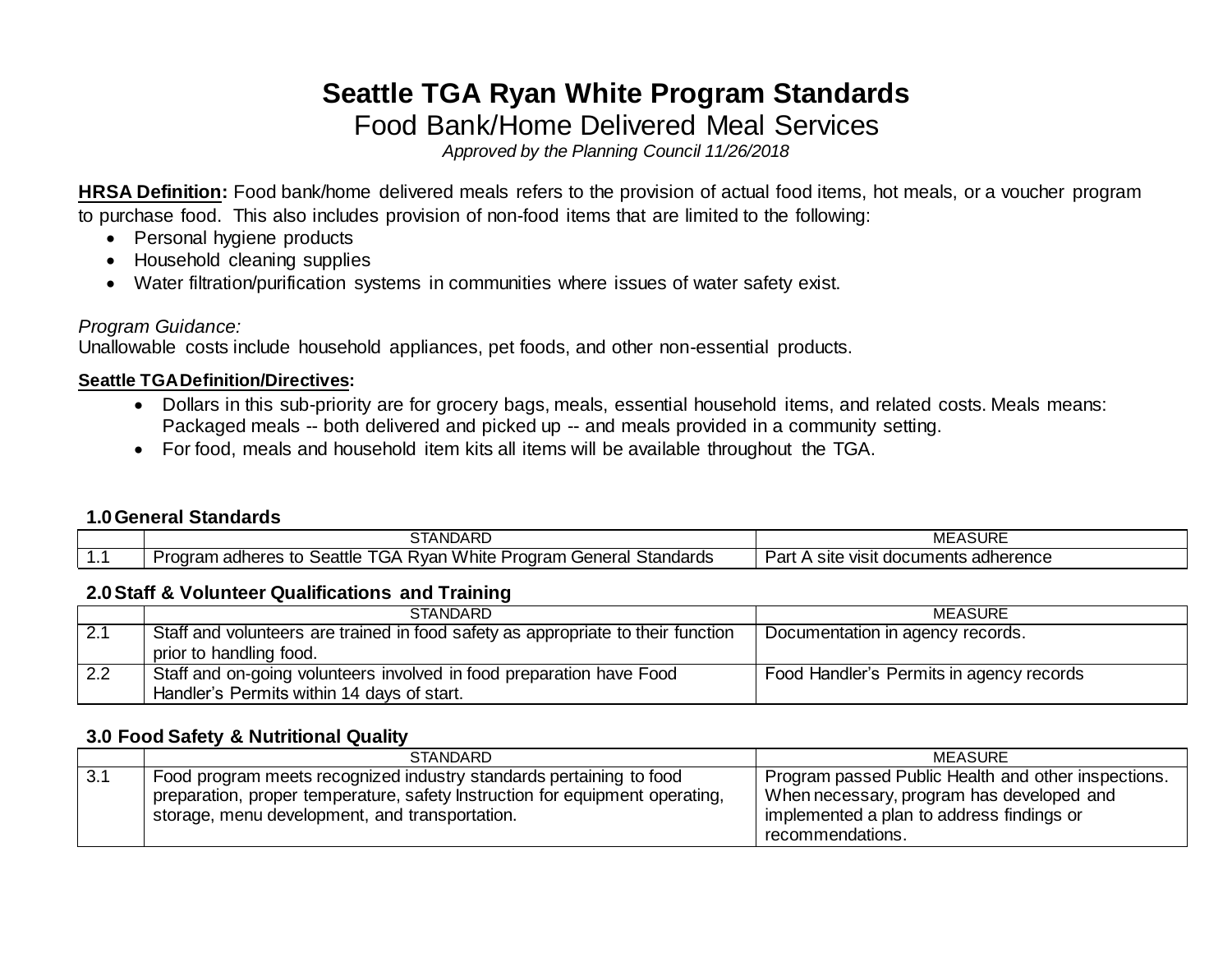| 3.2 | Food program meal menus are reviewed by a Registered Dietitian (RD) or<br>individual with comparable experience.                                                                                                                    | Documentation in agency records                              |
|-----|-------------------------------------------------------------------------------------------------------------------------------------------------------------------------------------------------------------------------------------|--------------------------------------------------------------|
| 3.3 | Programs have a written policy regarding distributing food past the date<br>stamped on product packaging, as per industry standards.                                                                                                | Policy in agency records                                     |
| 3.4 | Program educates clients in a linguistically appropriate manner about the<br>safety of food that they receive when such food has passed the date stamped<br>on product packaging. This occurs at intake and on a semi-annual basis. | Copy of information provided to clients in agency<br>records |

### **4.0 Food Assessment**

|     | <b>STANDARD</b>                                                                                                                                                                                              | MEASURE                                                                    |
|-----|--------------------------------------------------------------------------------------------------------------------------------------------------------------------------------------------------------------|----------------------------------------------------------------------------|
| 4.1 | Clients are assessed for dietary and cultural food needs upon enrollment and<br>as requested by client.                                                                                                      | Documentation in client record                                             |
| 4.2 | Clients are involved in the selection process of their food.                                                                                                                                                 | Range of food options exist<br>Client preferences are documented at intake |
| 4.3 | Agency annually assesses the population served by the program compared to<br>the population of PLWH in the TGA, and strives to provide options to meet<br>lesser served population's dietary cultural needs. | Documentation in agency records.                                           |

# **5.0 Grocery Vouchers and Essential Household Item Kits**

|     | <b>STANDARD</b>                                                           | MEASURE                                             |
|-----|---------------------------------------------------------------------------|-----------------------------------------------------|
| 5.1 | Clients are informed of what they are and are not able to purchase with   | Documentation that client was informed of allowable |
|     | grocery vouchers.                                                         | uses of grocery vouchers                            |
| 5.2 | Household item kits may include items such as (but not limited to): soap, | Audit of food program                               |
|     | toothpaste, shampoo, deodorant, dishwashing soap, and laundry detergent.  |                                                     |
|     | Over the counter medications are not included.                            |                                                     |

# **6.0 Nutrition Counseling**

|     | <b>STANDARD</b>                                                                                                                                                                                                    | <b>MEASURE</b>                                  |
|-----|--------------------------------------------------------------------------------------------------------------------------------------------------------------------------------------------------------------------|-------------------------------------------------|
| 6.1 | Nutrition consults will be conducted by, or under the supervision of, an RD or<br>individual with comparable experience.                                                                                           | Initial assessment documented in client record  |
| 6.2 | A nutrition diagnosis will be identified based on the nutrition assessment using<br>language and guidelines from the Academy of Nutrition and Dietetics Nutrition<br>Care Process.                                 | Nutrition diagnosis documented in client record |
| 6.3 | Nutrition intervention will be determined based on the nutrition assessment,<br>diagnosis, and client-focused expected outcomes/goals and will use<br>evidenced-based nutrition guides for practice and protocols. | Interventions documented in client record       |